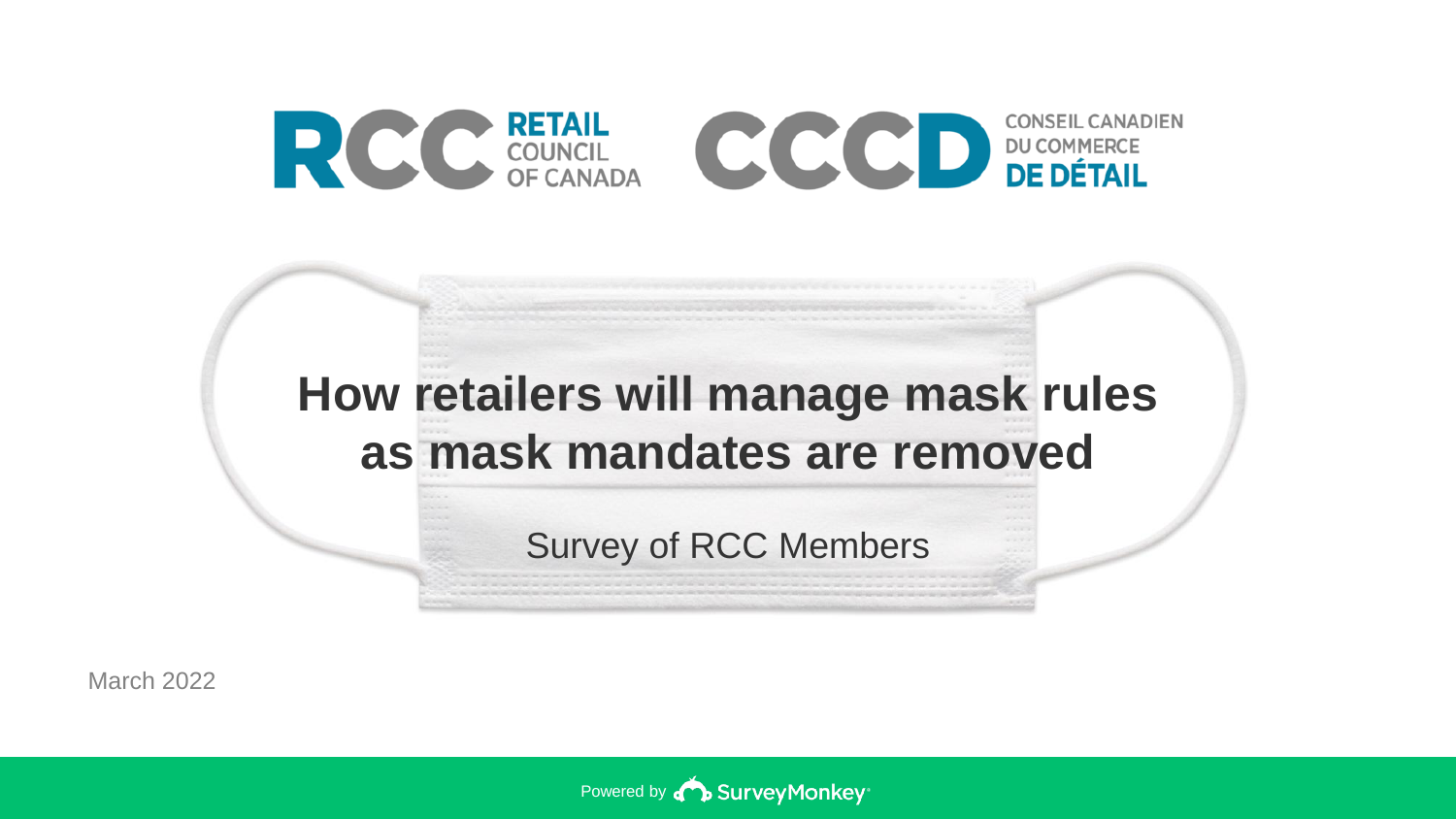#### **INTRODUCTION**

As provinces across the country begin to remove rules on the mandatory wearing of masks in retail environments, the responsibility on how masks will be used in retail going forward now falls to retailers.

Retail Council of Canada surveyed members the week of March 7, 2022 and the following summary reflects the views of over 40 retailers, who represent all types of retail, and more than 6,000 storefronts across Canada.

#### **SUMMARY**

For those retailers who are no longer requiring masks, or planning to no longer require masks of associates, over 95% of respondents will encourage/support staff if they choose to wear masks even if they are not required to do so. And 48% will maintain any messaging (signs or otherwise) indicating that customers may/should continue to wear masks but that they are not required to do so.

For those who continue to require masks of associates (at all times or in special circumstances), 57% will provide specific communications as to why associates are being required to wear masks when many customers will not.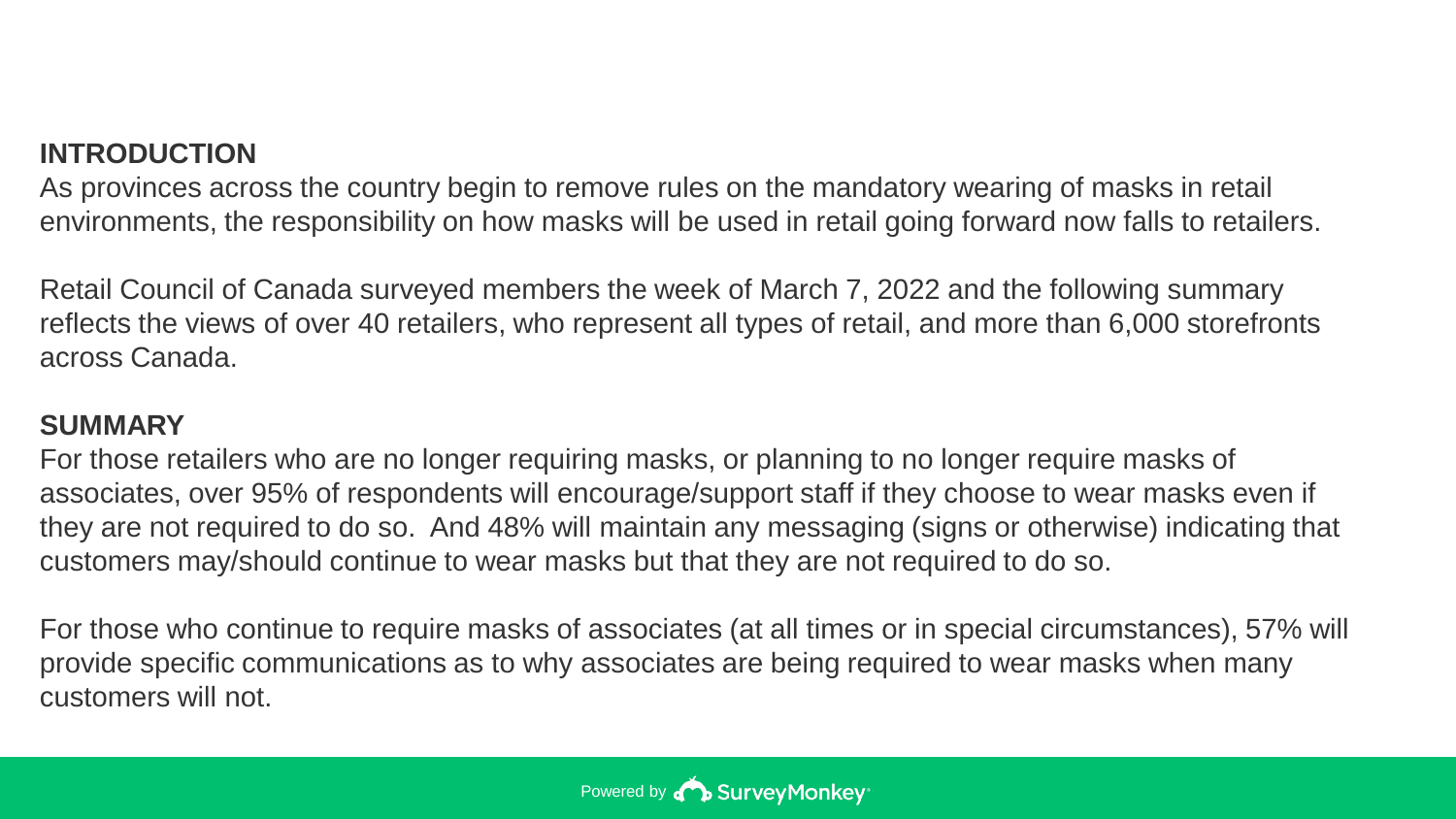#### **Q1: Will staff be encouraged/supported if they choose to wear masks even if they are not required to do so?**

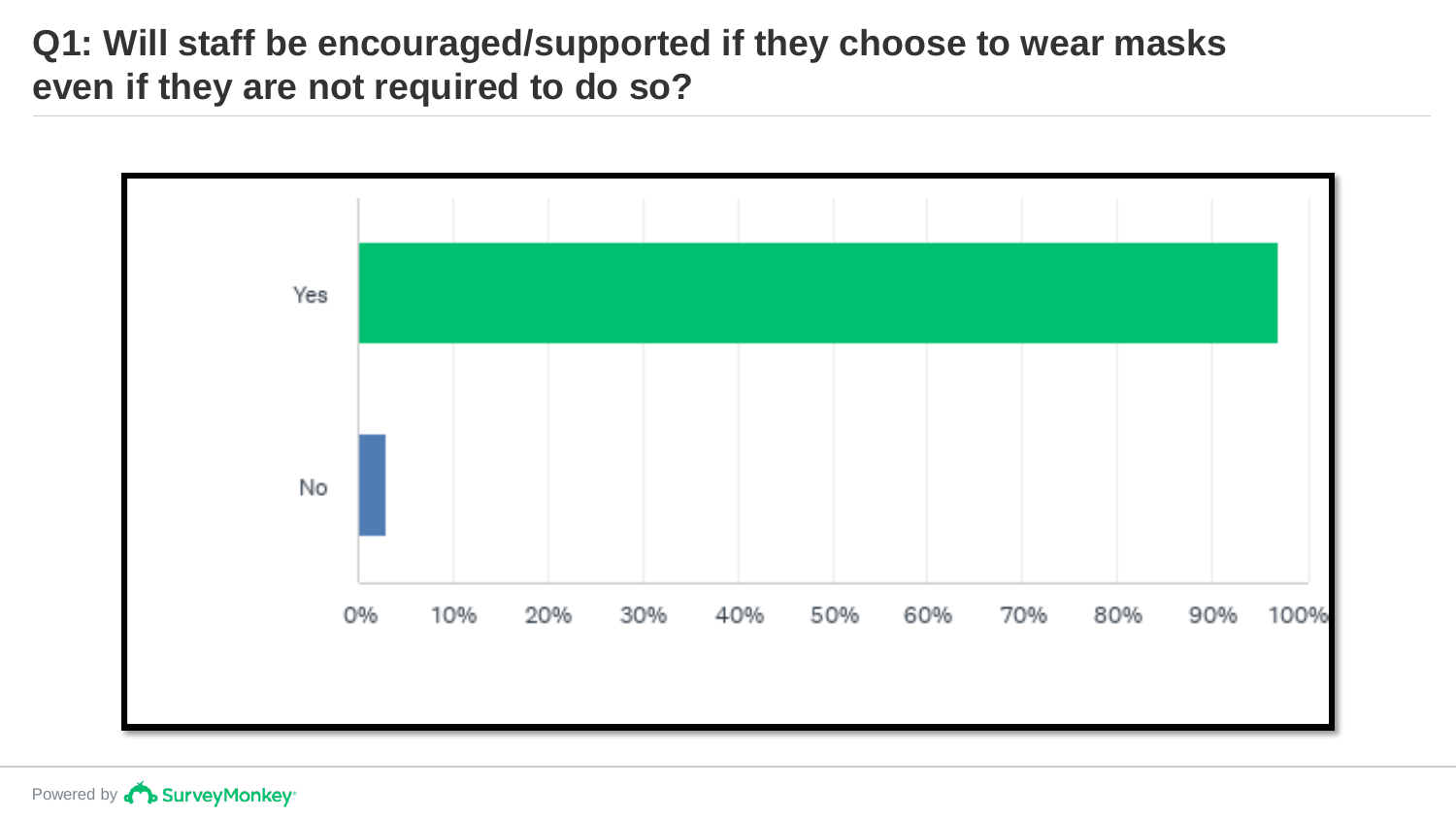**Q2: Will you maintain any messaging (signs or otherwise) indicating that customers may/should continue to wear masks, but that they are not required to do so?**

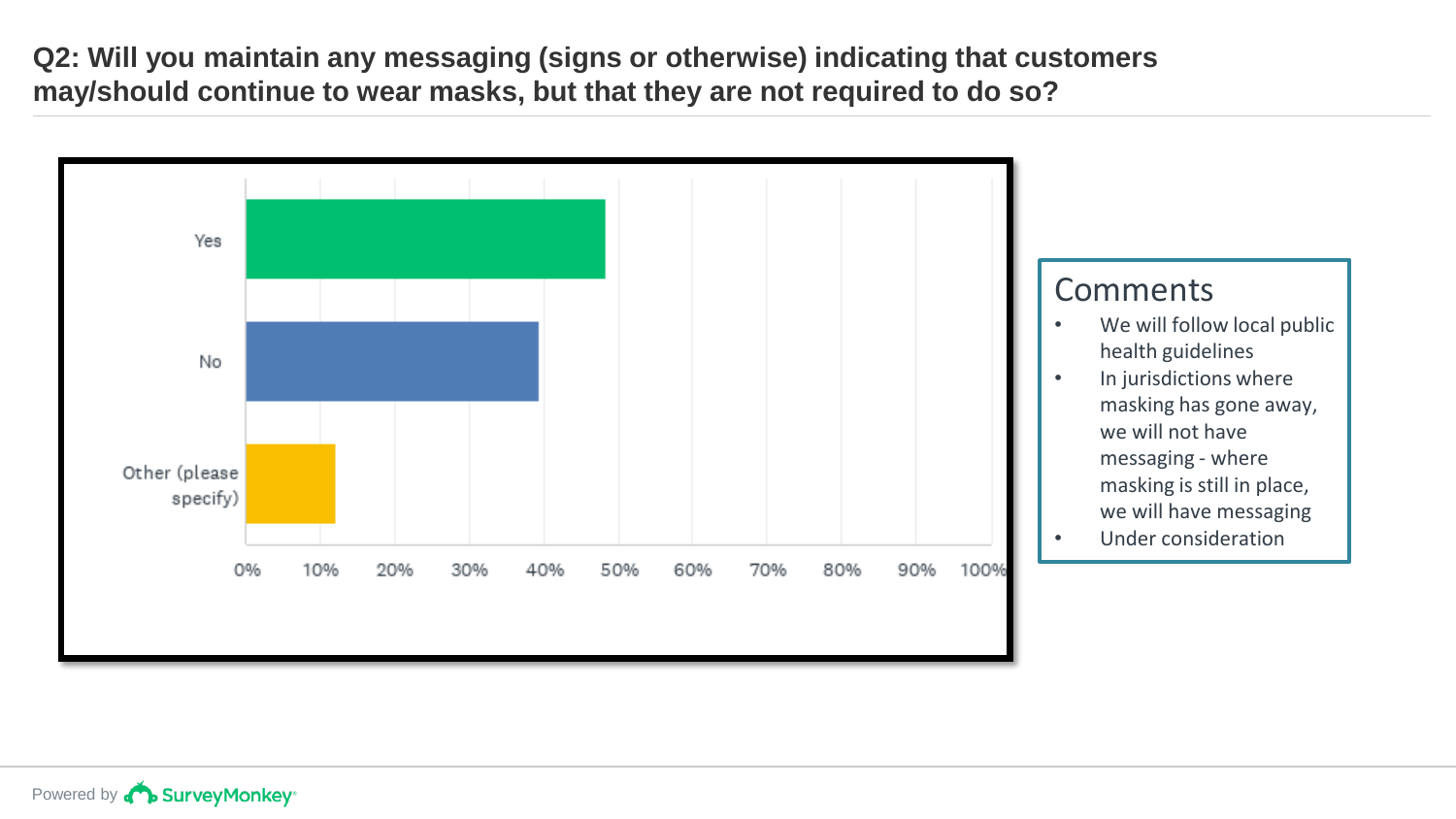## **Q3: Are you making any special provisions for associates who are concerned about interactions with unmasked colleagues or customers?**



#### Comments

- Offering level 3 masks for use
- Those concerned can continue to wear masks. If working with consumers, they can opt not too, and we are making accommodations for those to work remotely on occasion
- Employees can choose to wear masks or not
- Distancing, support from other associates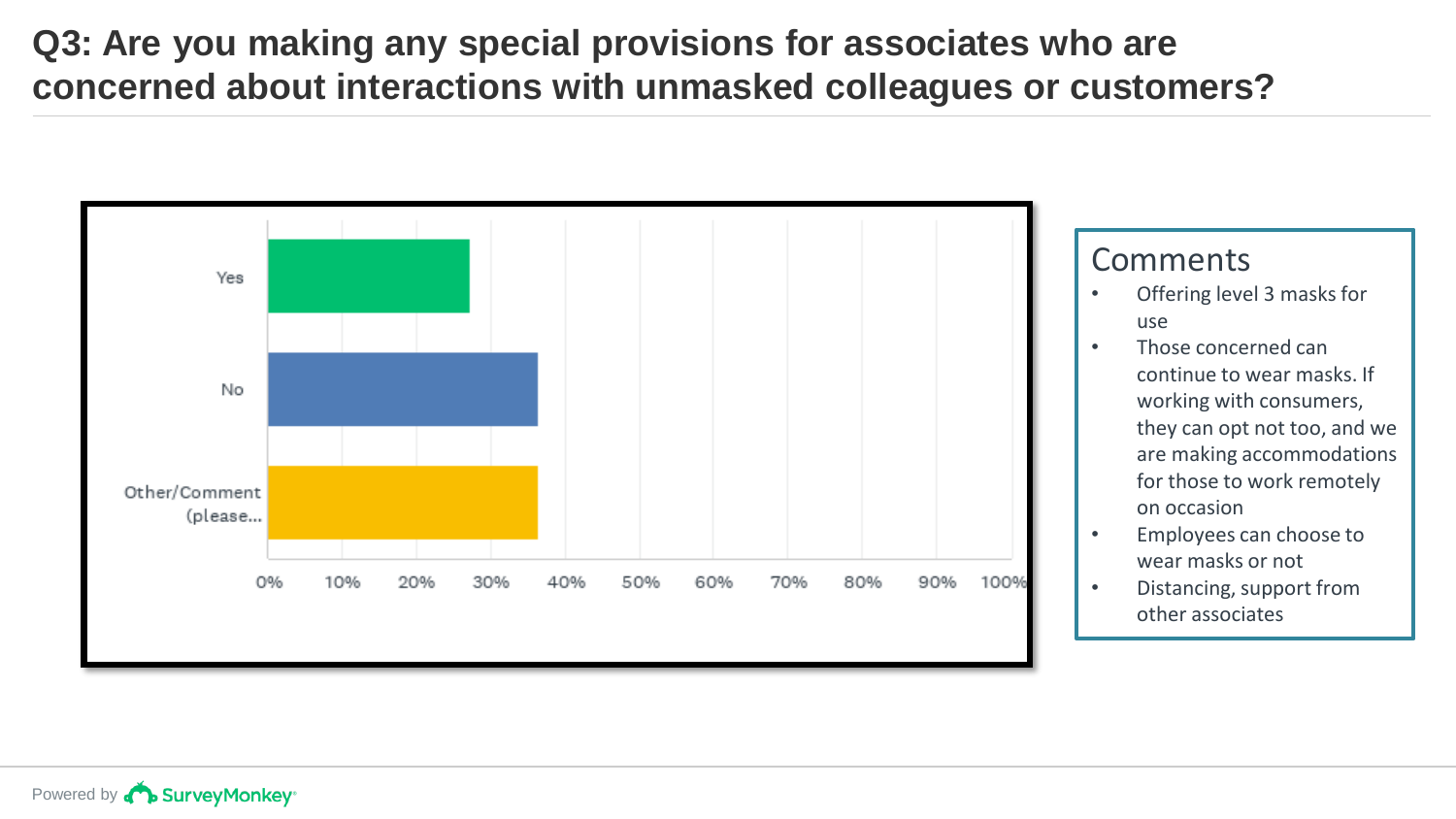**Q4: Are you making any special provisions for customers who are concerned about interactions with unmasked associates or fellow customers?**

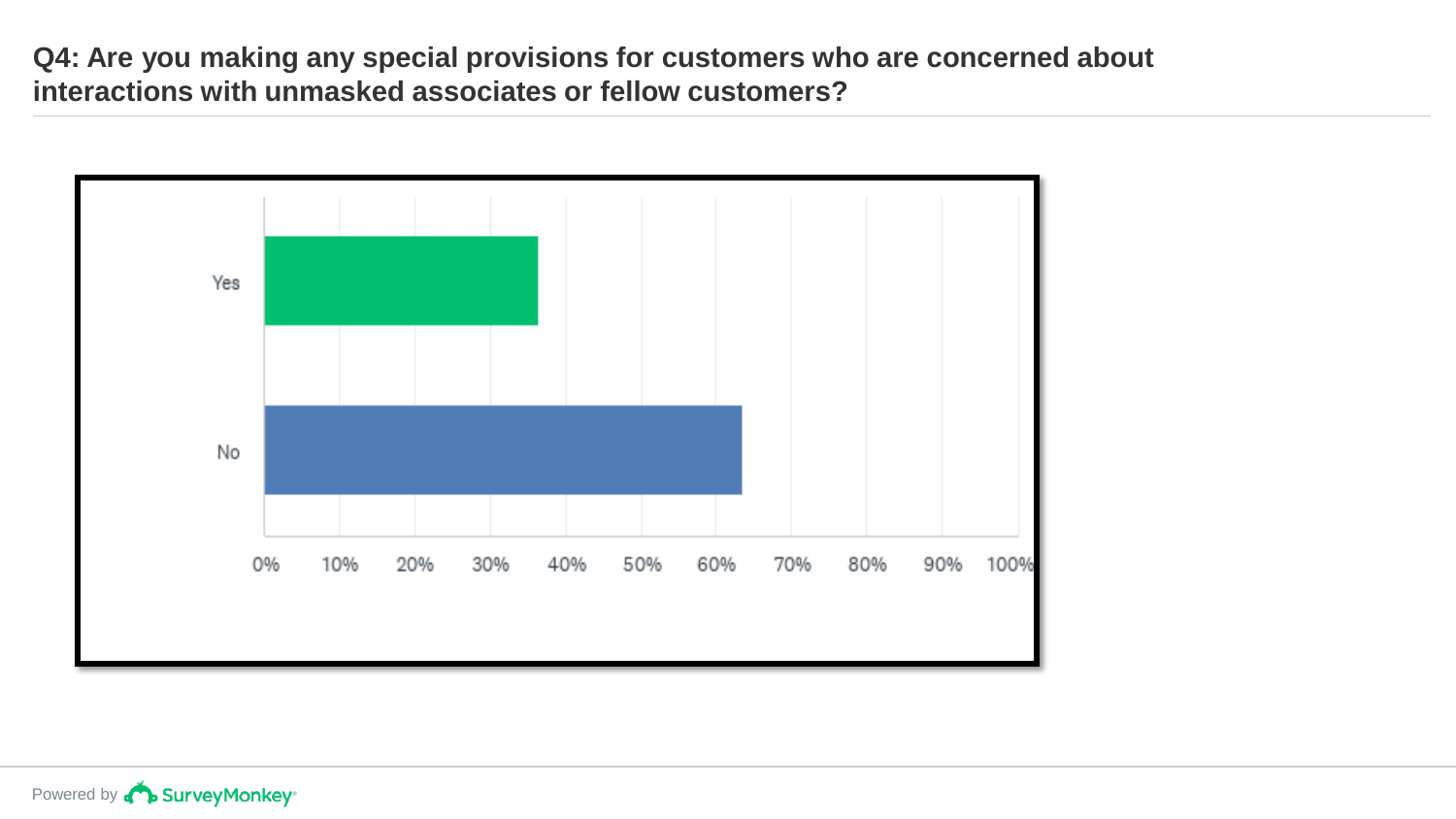### **Q5: Will unmasked staff face any prior conditions, e.g., proof of vaccination or negative tests?**

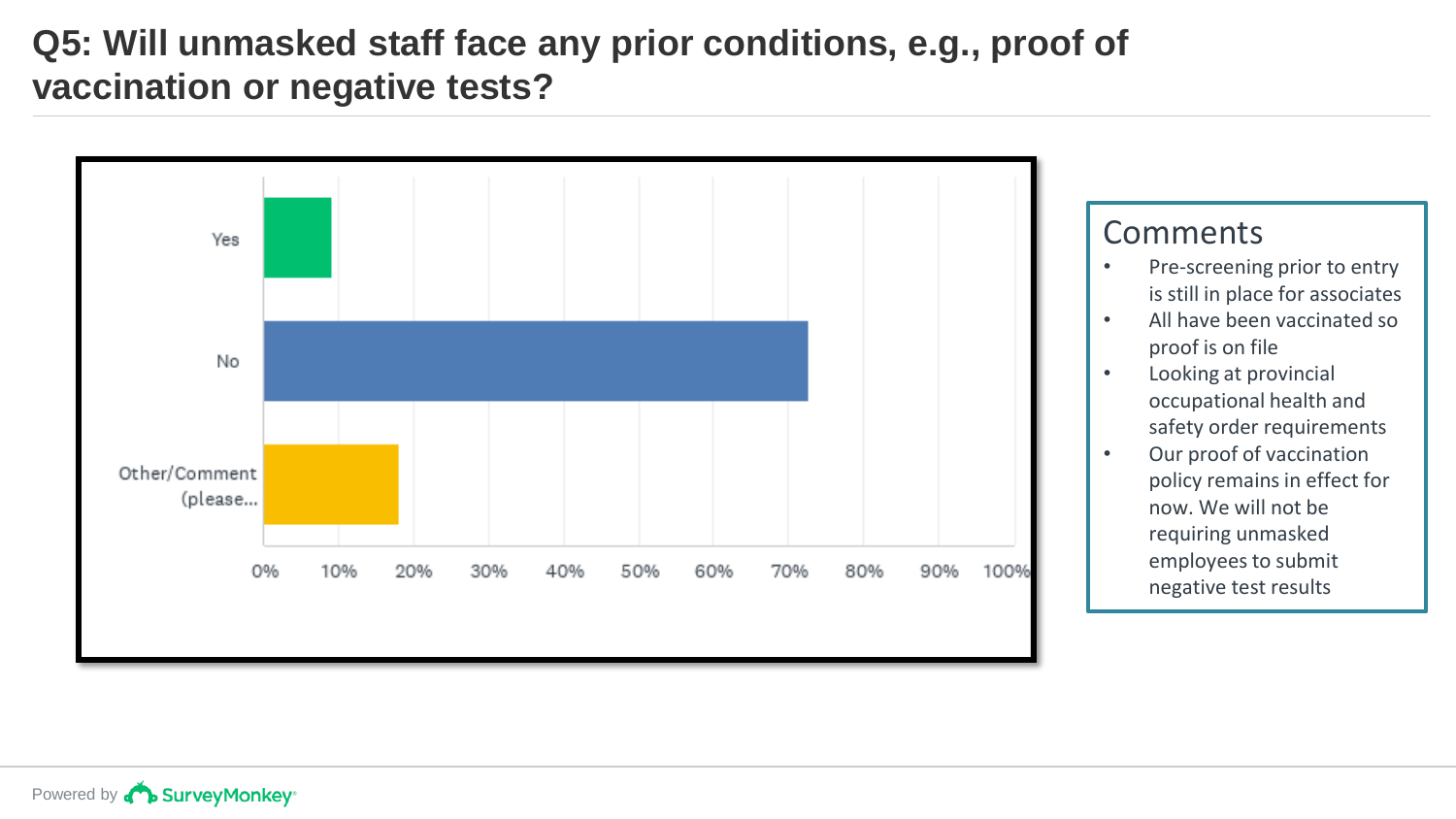**Q6: Are there any specialized settings in which masks (for customers and/or associates) will still be required for the time being, e.g., make-up application, measurement for tailoring or eyewear, personal interviews/vaccinations with pharmacy staff, etc.? Other?**

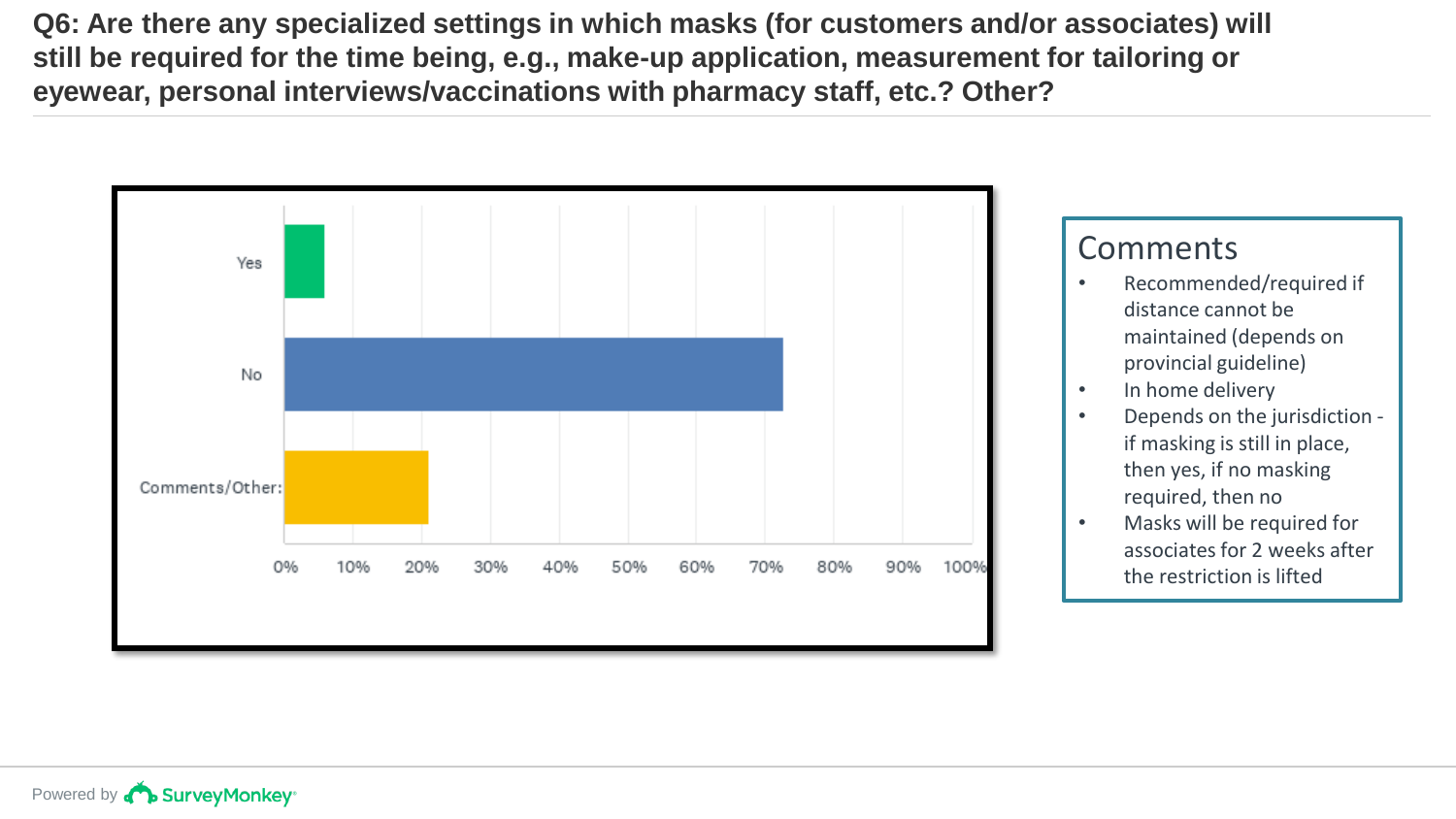**Q7: Will you be providing any specific communications as to why associates are being required to wear masks when many customers will not?**

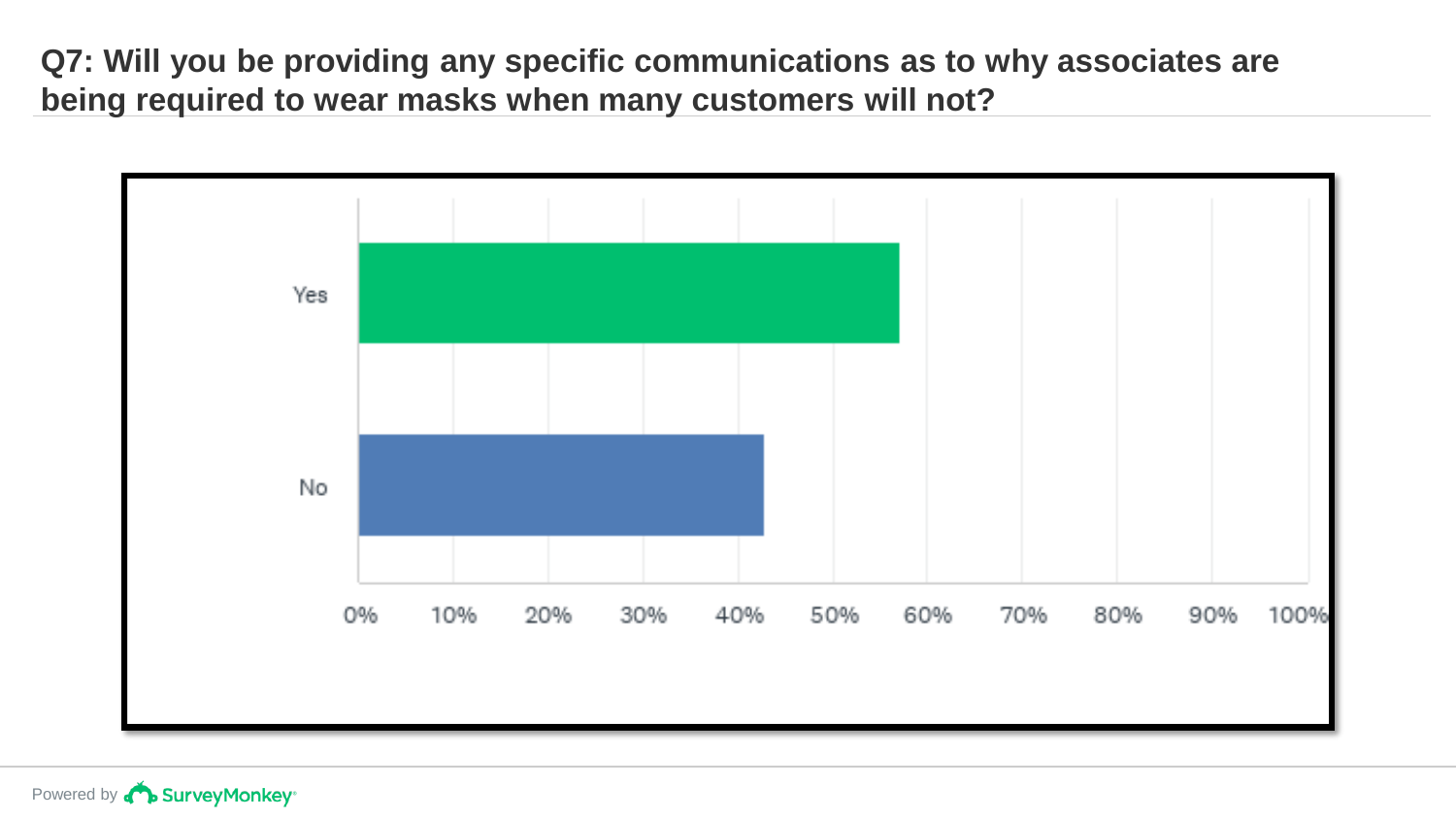**Q8: Will you maintain any messaging (signs or otherwise) indicating that customers should continue to wear masks, but that they are not required to do so?**

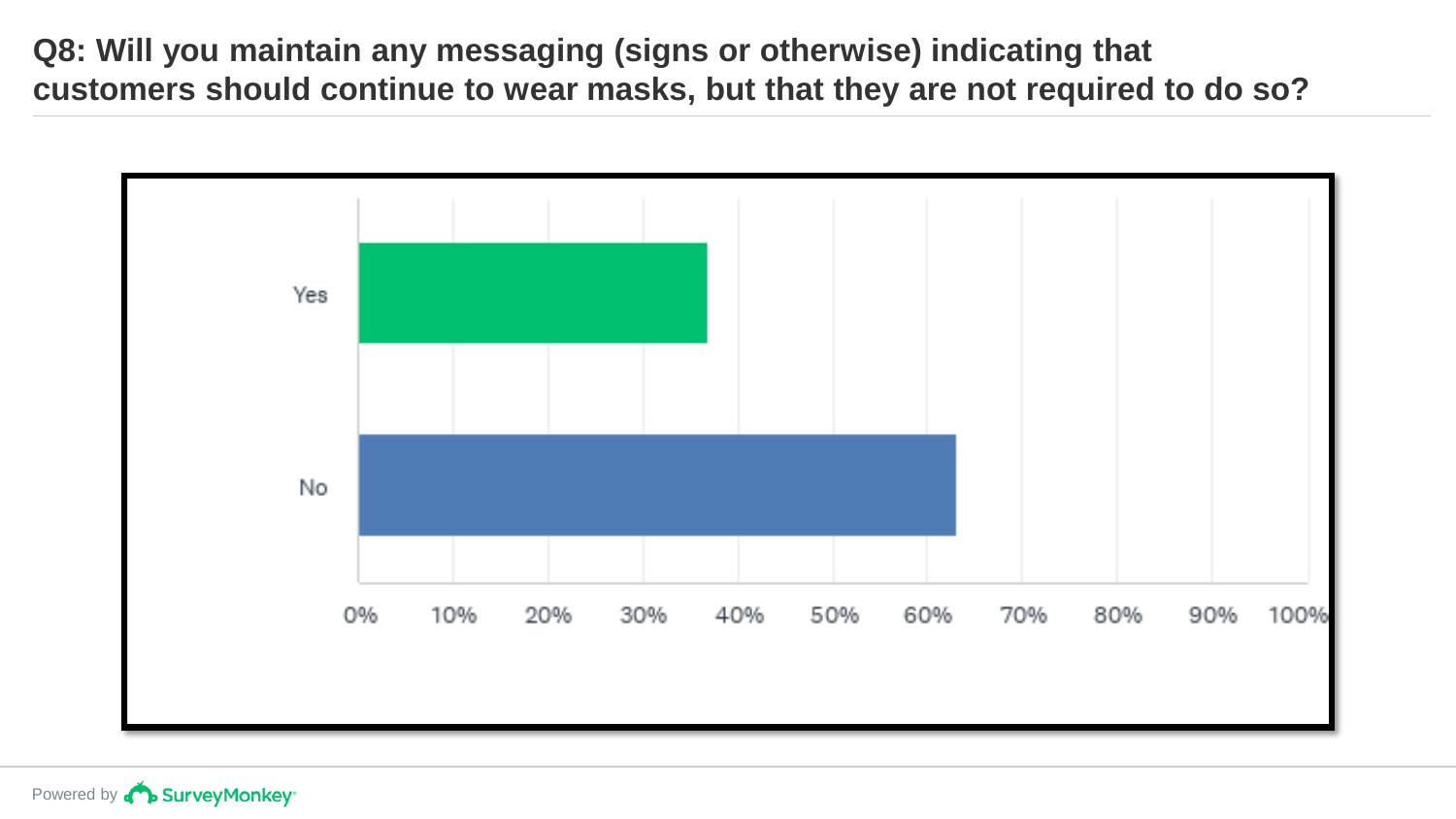#### **Q9: Will you indicate a timeline/review point at which your mask requirement for associates will be reassessed?**

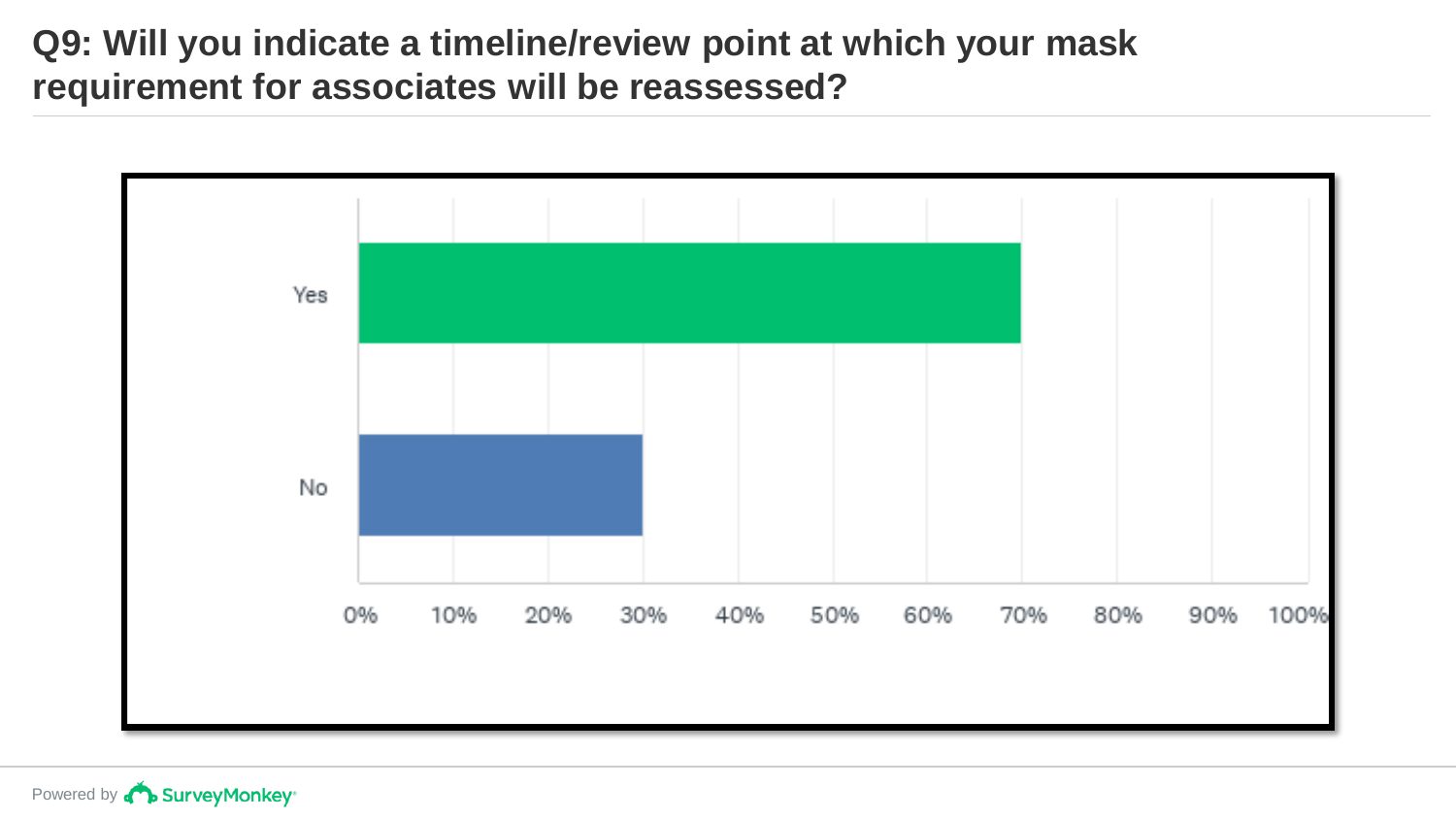**Q10: Are you looking at mask alternatives such as face-shields, plexiglass screens or redeployment for associates who would prefer not to wear masks?**

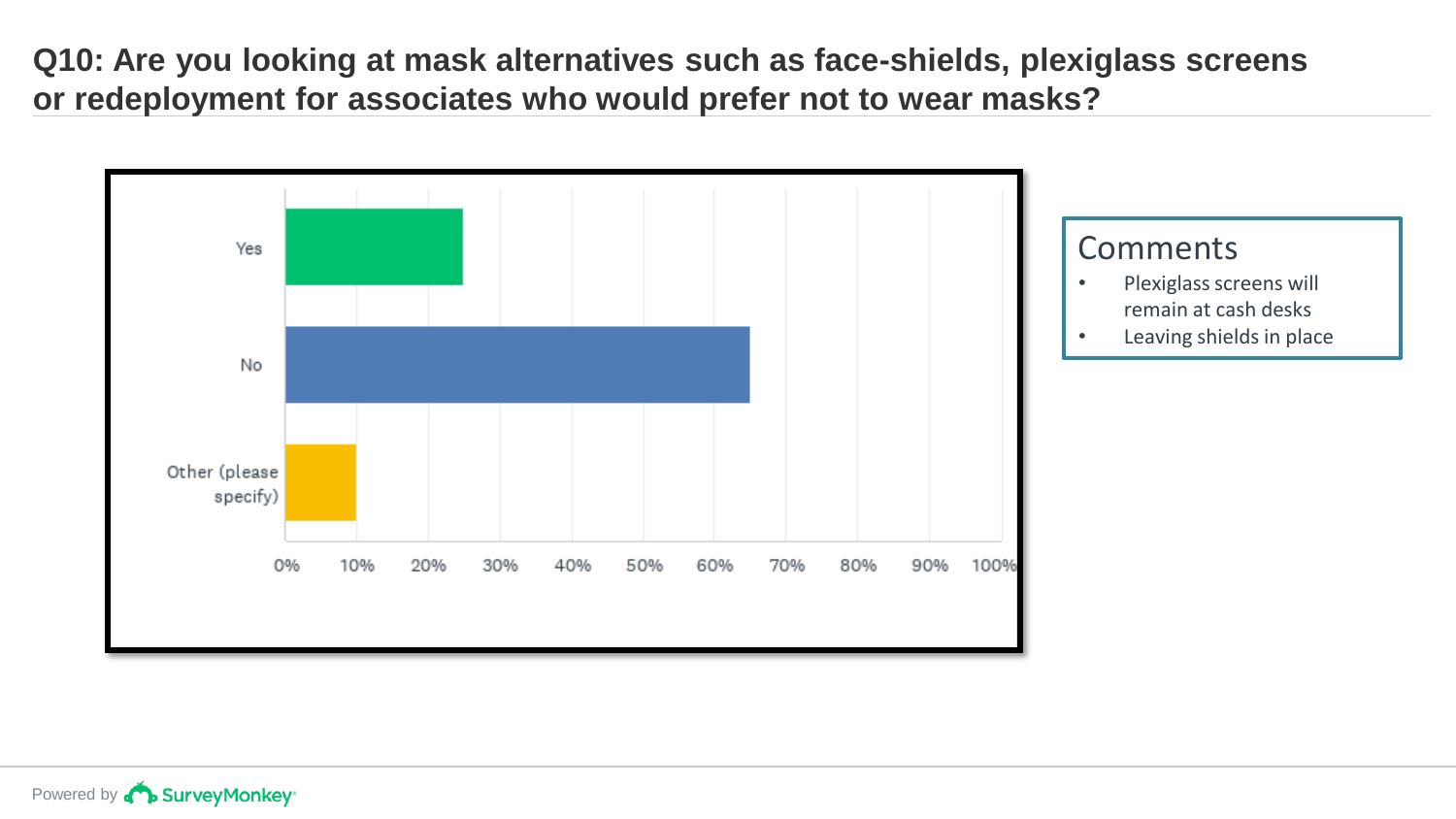**Q11: Are you making any differentiation between associates who are fully-vaccinated, and those who are partially vaccinated, or unvaccinated, or for those who can show a negative test result?**

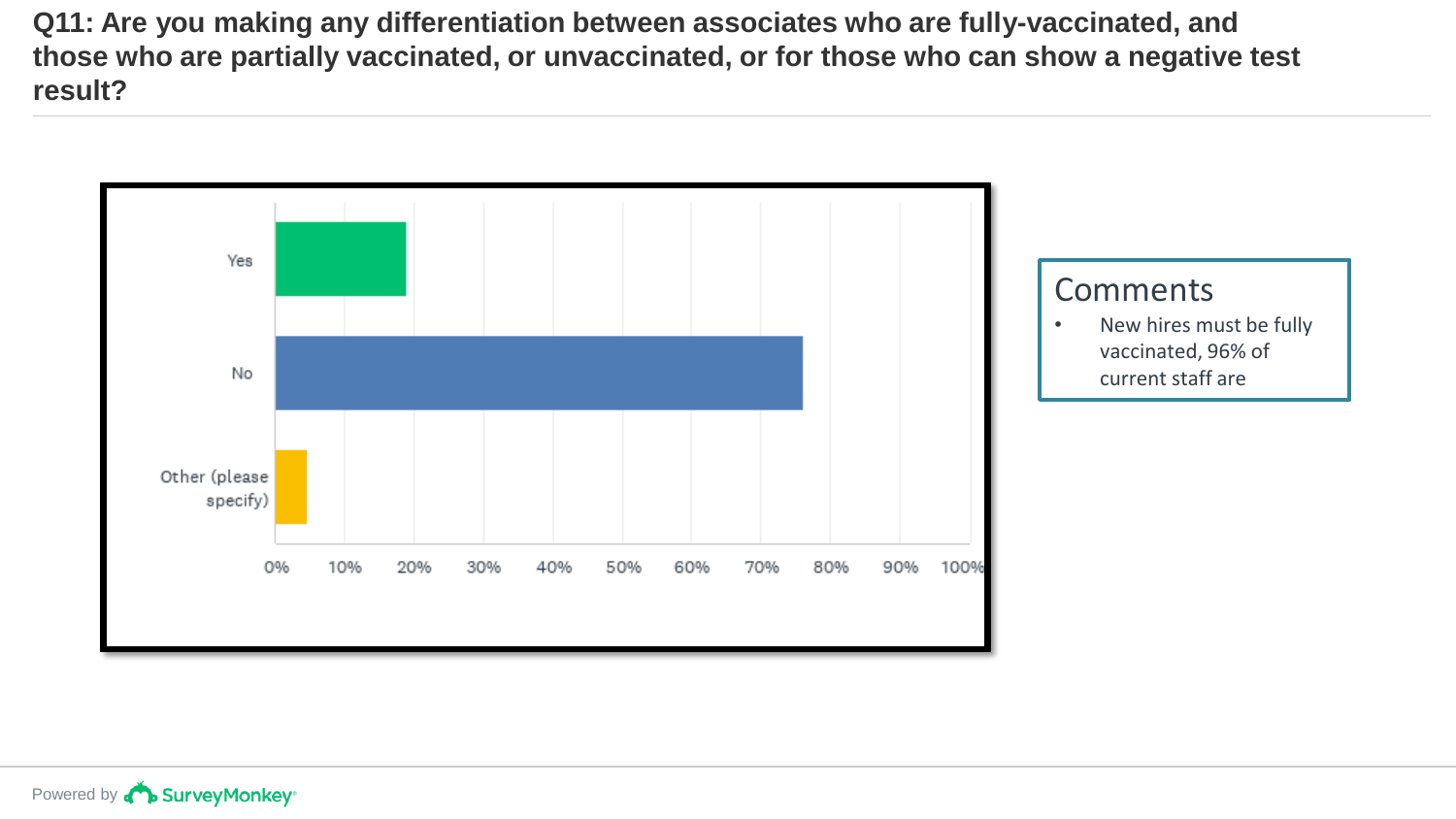**Q12: For those who continue to require masks of customers (whether generally or in specialized settings), is your requirement of general application to customers?**

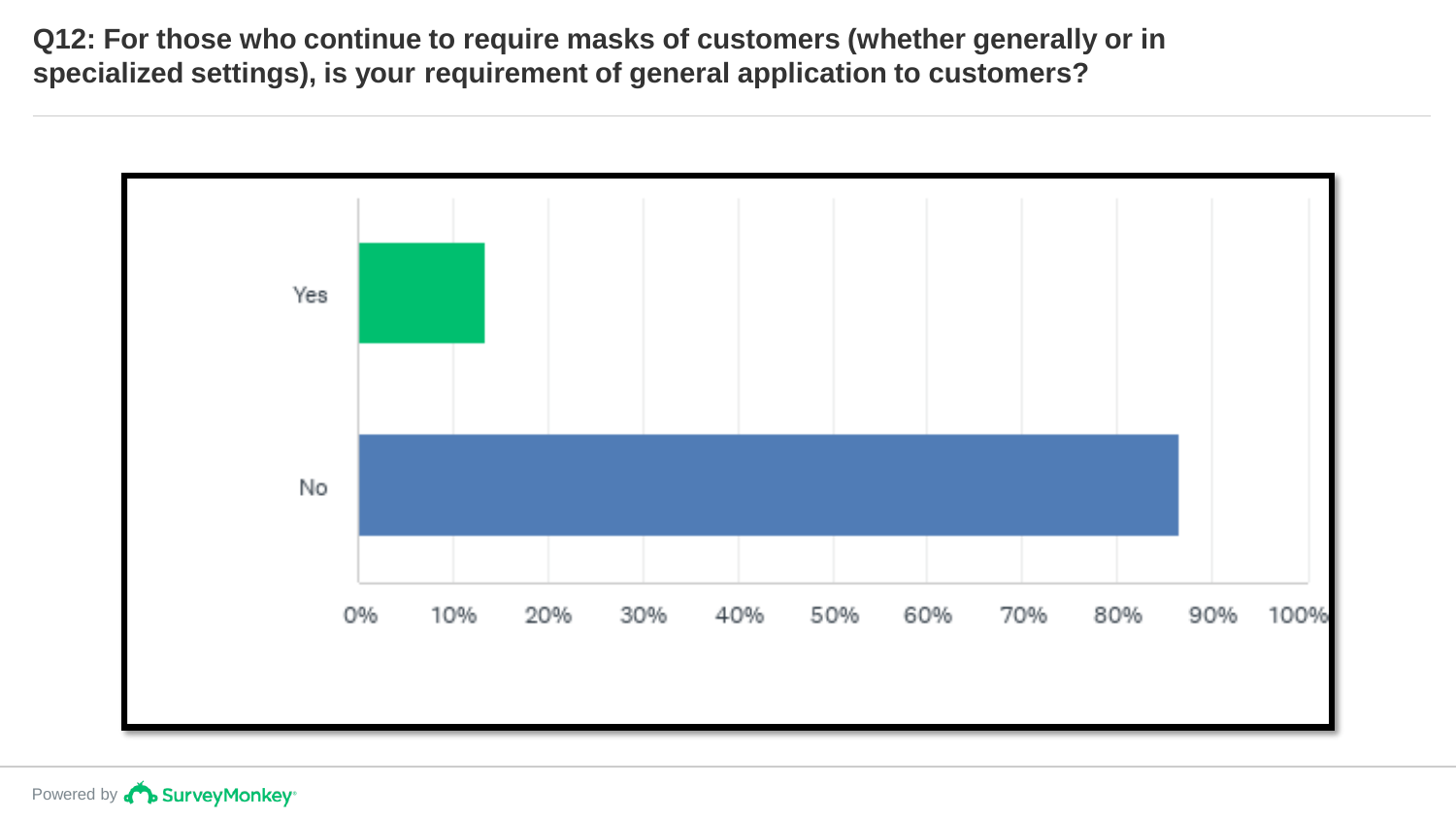**Q13: Are there any specialized settings in which masks for customers will still be required for the time being, e.g., make-up application, measurement for tailoring or eyewear, personal interviews/vaccinations with pharmacy staff, etc.? Other?**

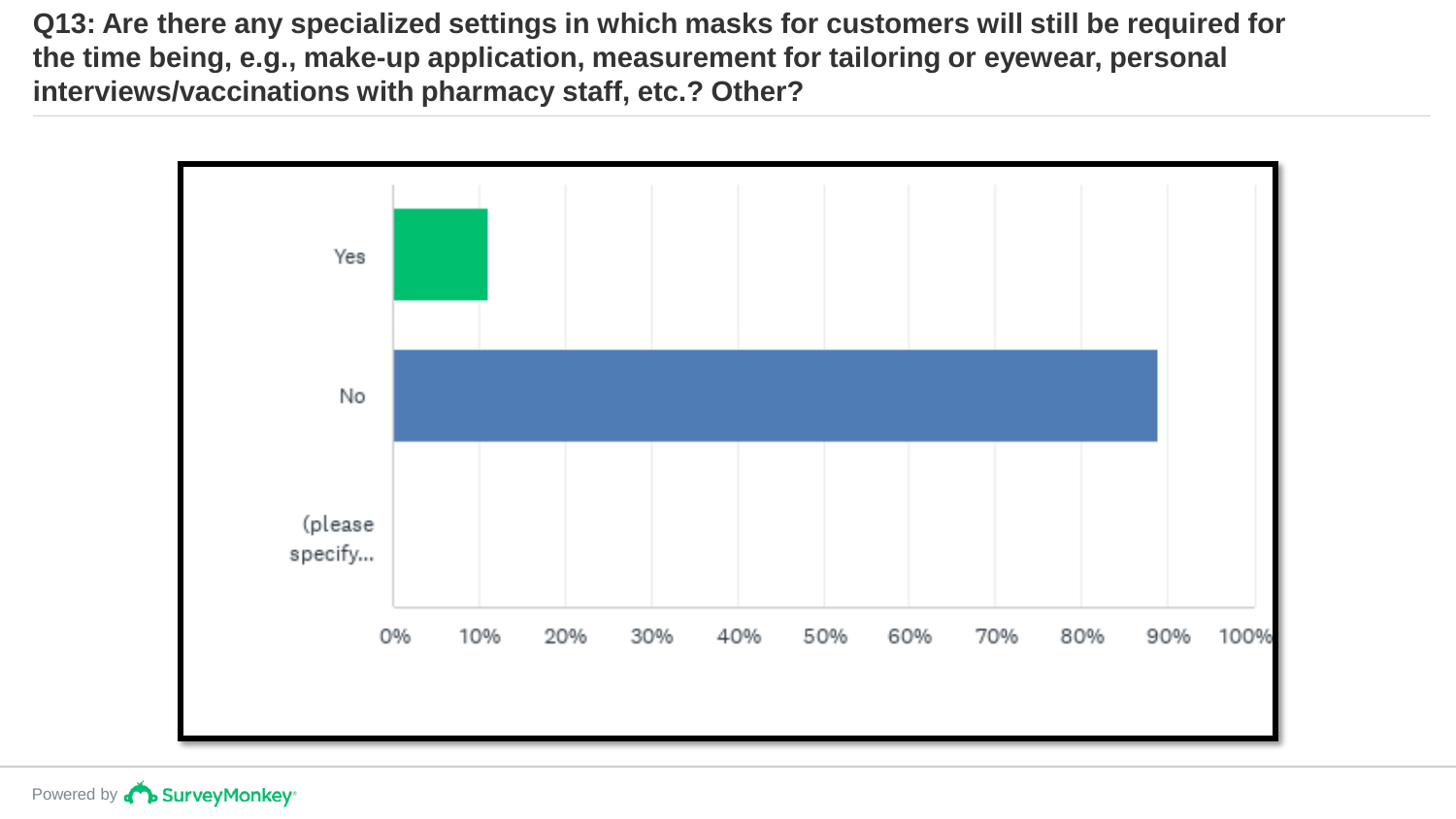#### **Q14: Will you maintain any messaging (signs or otherwise) indicating that customers must continue to wear masks?**

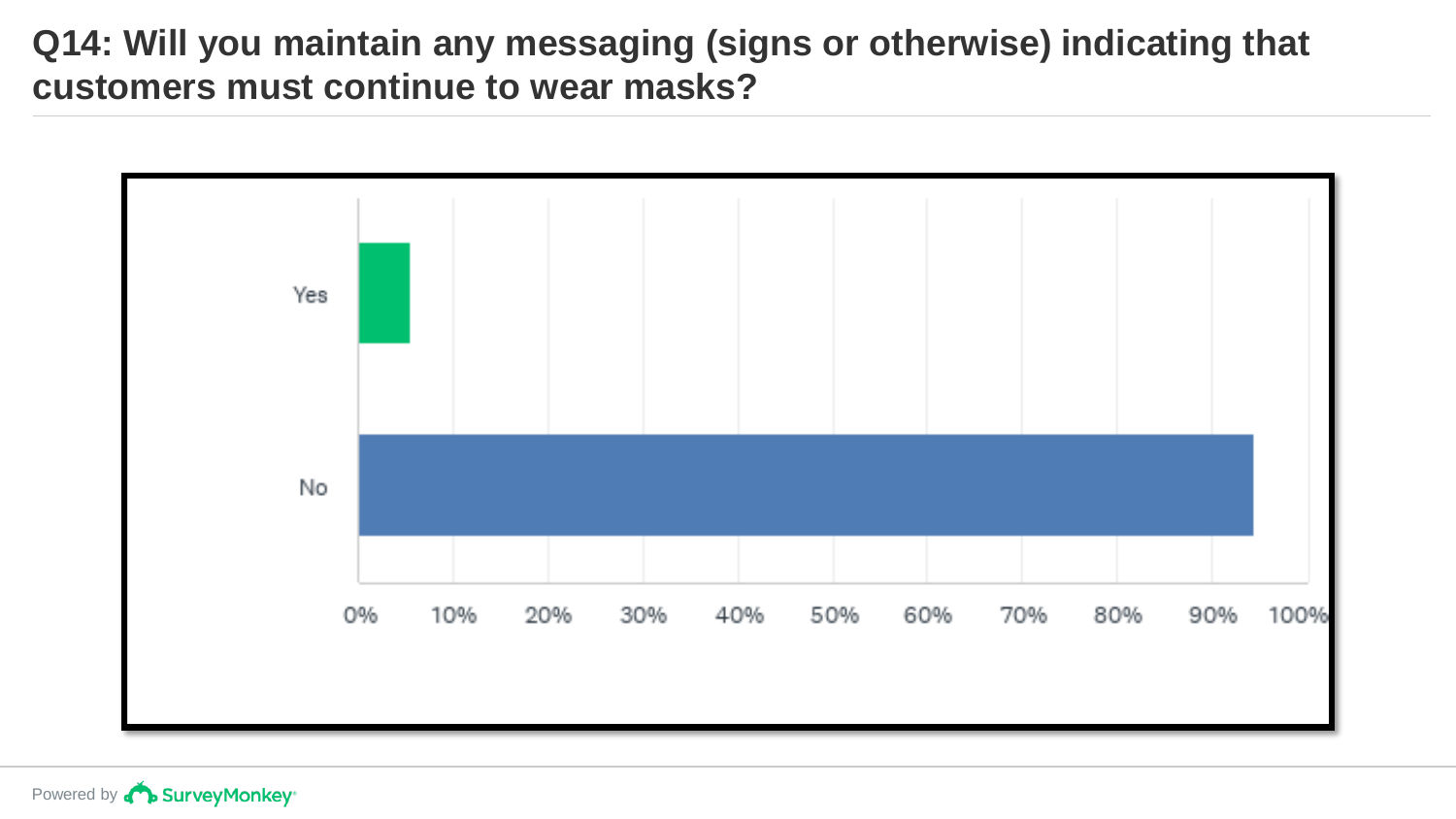### **Q15: If so, are you going to provide a publicly-facing rationale within these communications?**

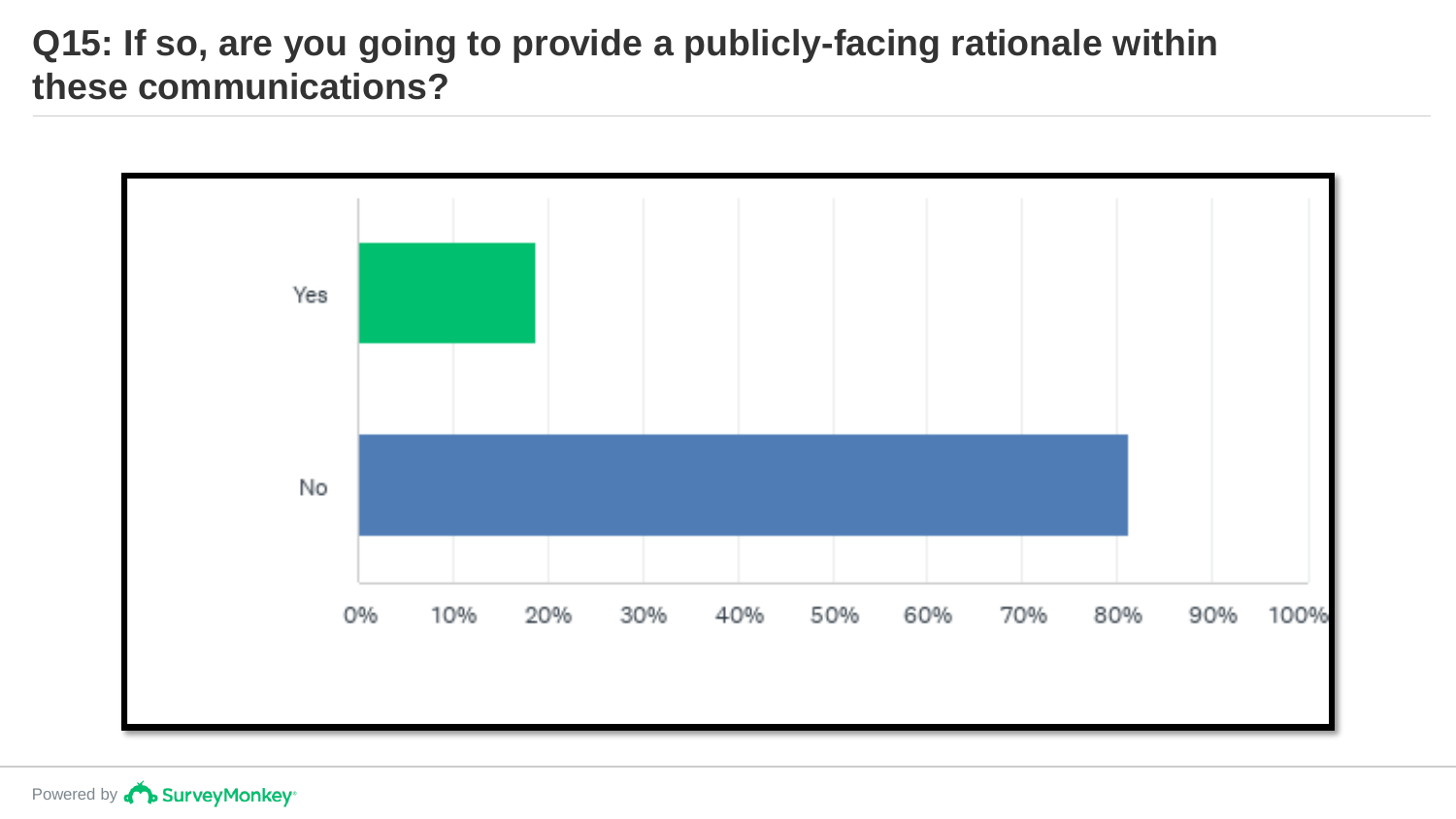**Q16: Will you have internal messaging to associates on how to explain the rationale/defuse tensions with those who say "I no longer have to wear masks. It's the law"?**

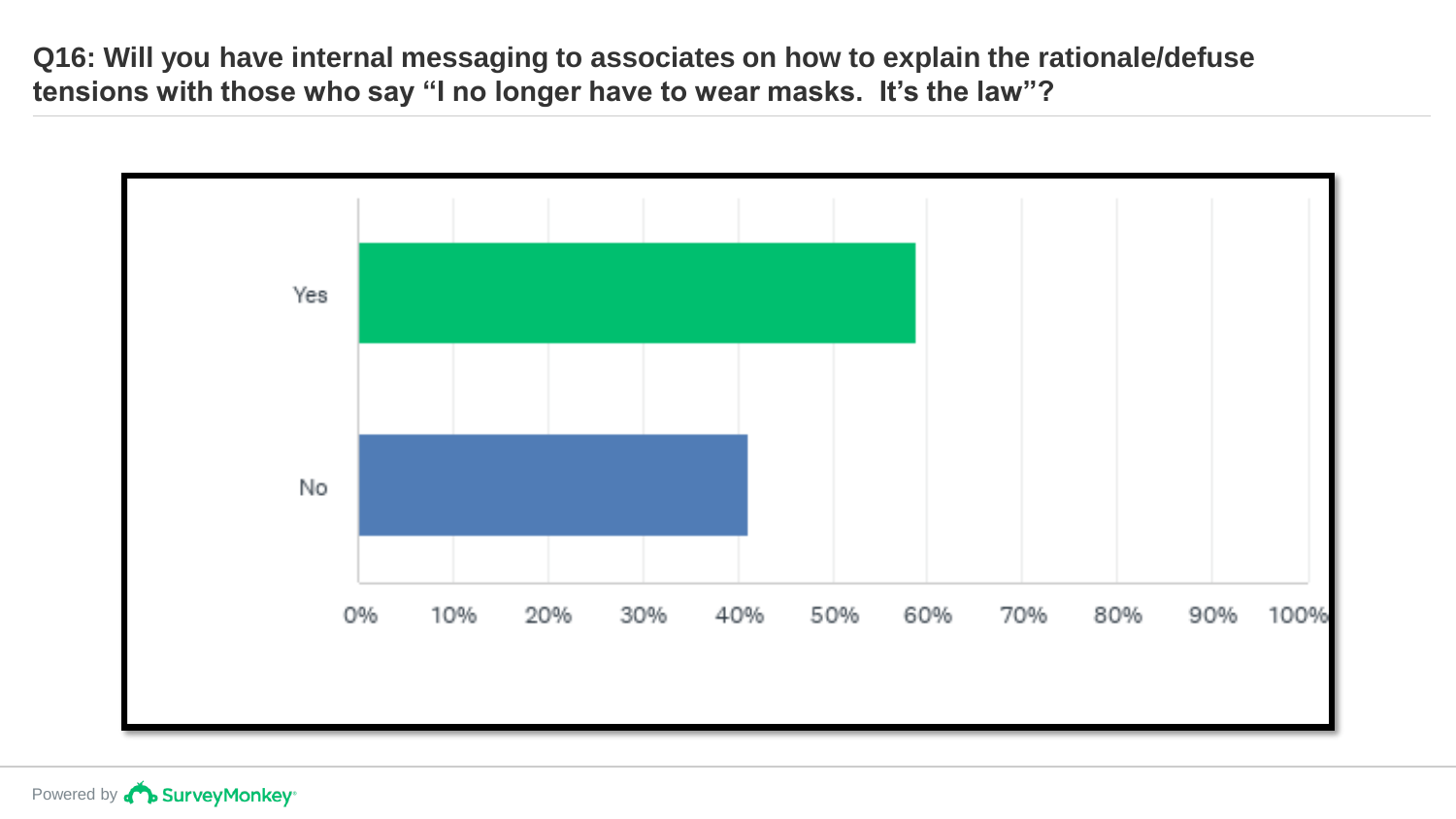#### **Q17: Will you indicate a timeline/review point at which your mask requirement for customers will be reassessed?**

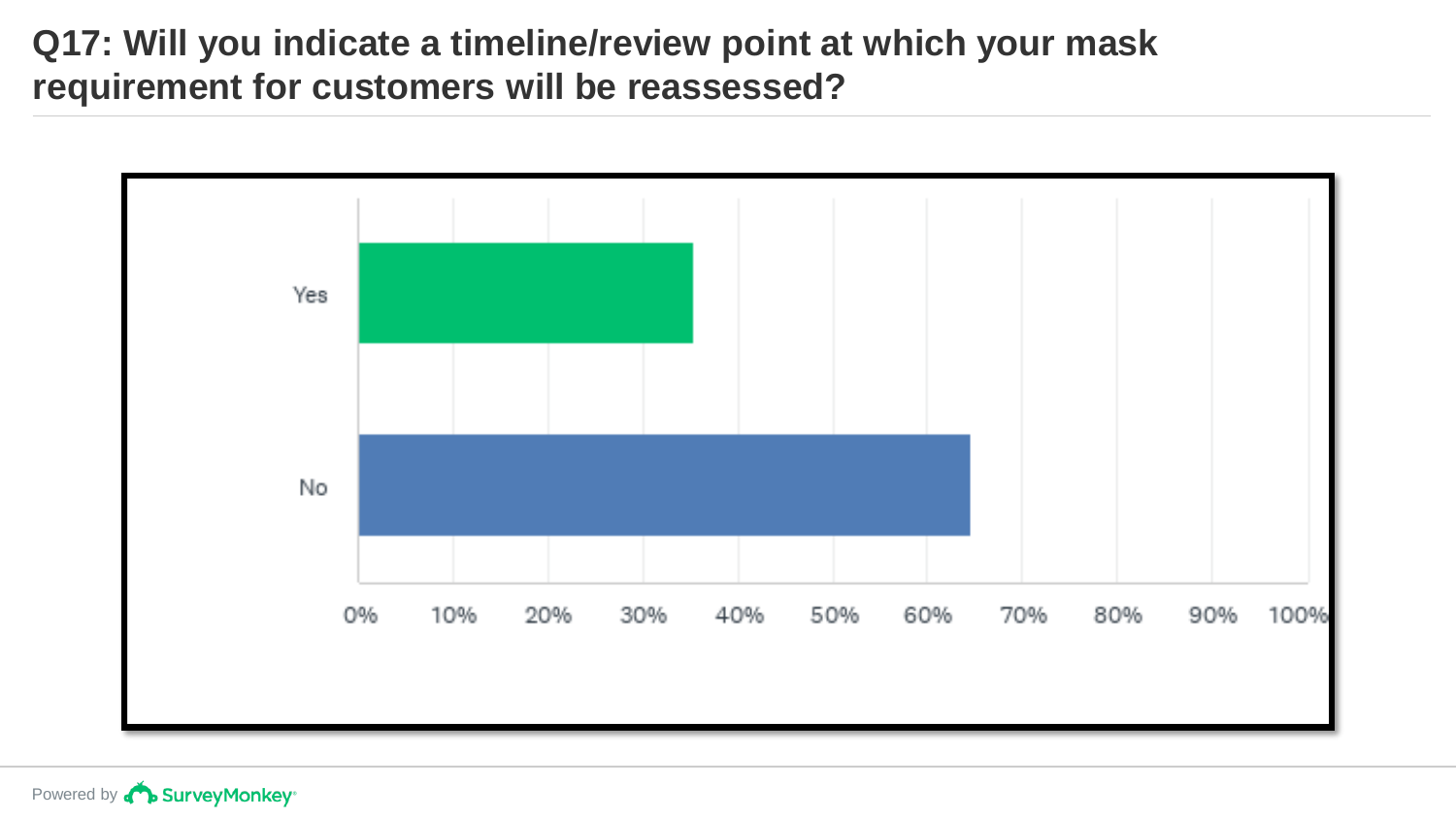**Q18: Will you provide masks to customers on the supposition that it becomes less common for some customers to carry masks with them?**

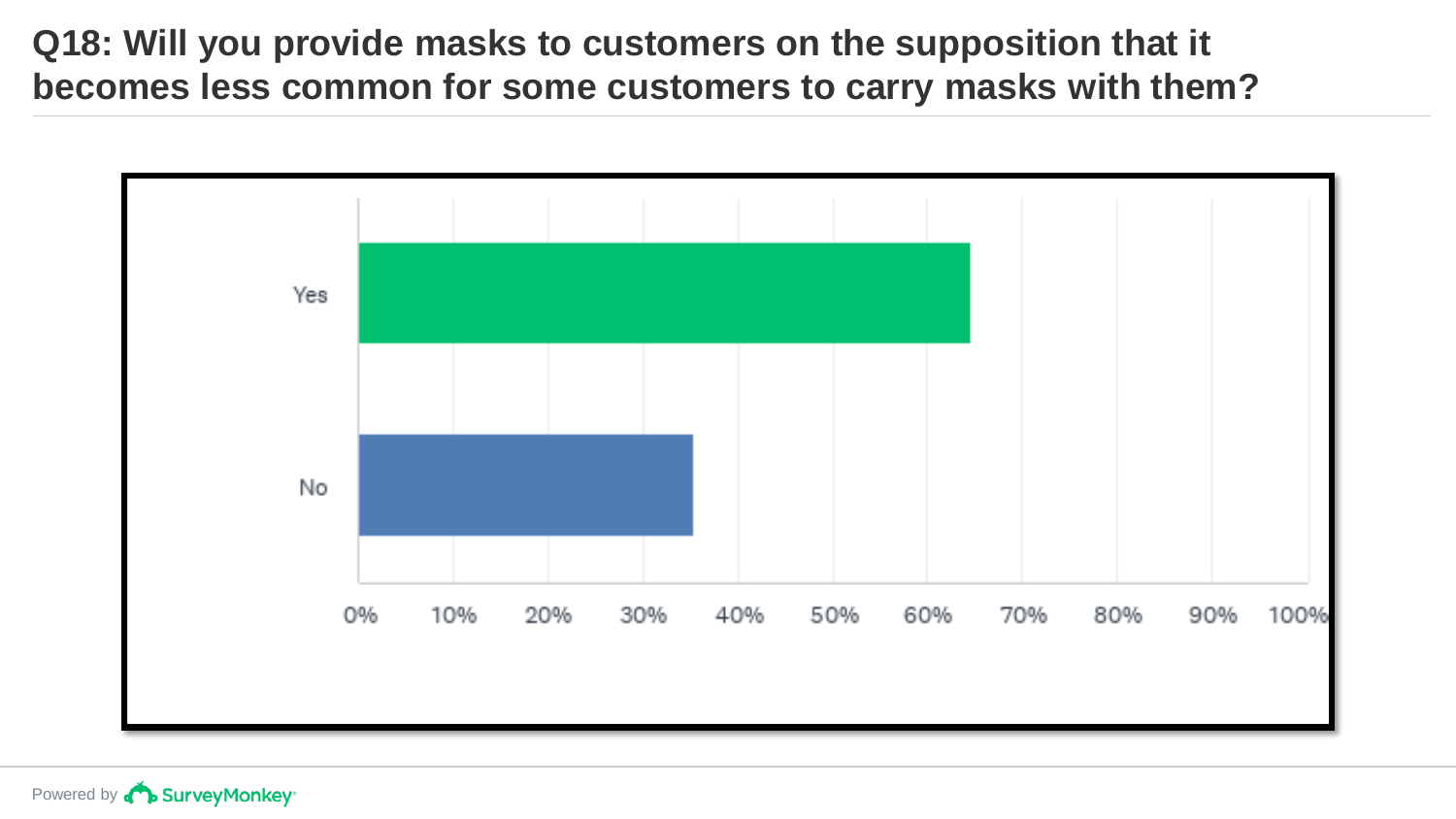## **Q19: Will you permit mask alternatives such as face-shields?**



Powered by **D** Survey Monkey